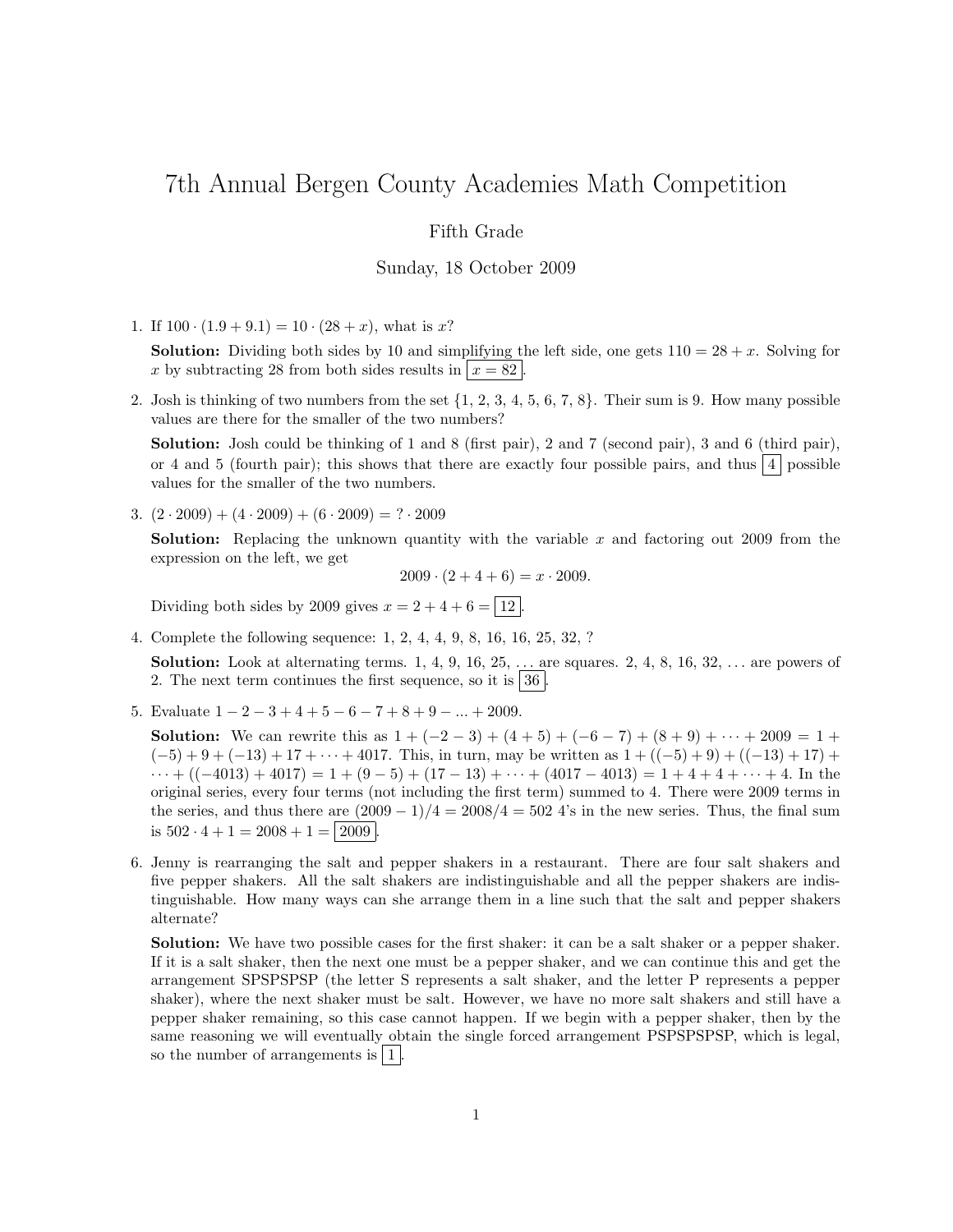7. Find the value of  $x$  given the following equations:

$$
3 \cdot x - 4 \cdot y = 2
$$

$$
5 \cdot y = 2 - 4
$$

**Solution:** To solve for x, we must first solve for y. Since y is the only variable in the second equation, we can isolate it by dividing by 5 on both sides of this equation. This gives  $y = \frac{2-4}{5} = \frac{-2}{5}$ . Then, in the first equation, we isolate  $3x$  by adding  $4y$  to both sides to get

$$
3x - 4y + 4y = 2 + 4y
$$
  

$$
3x = 2 + 4y = 2 + 4\left(\frac{-2}{5}\right) = 2 - \frac{8}{5} = \frac{10}{5} - \frac{8}{5} = \frac{10 - 8}{5} = \frac{2}{5}
$$
  
to 
$$
3x = \frac{2}{5}.
$$
 Dividing by 3 on both sides gives  $x = \frac{2}{15}$ .

Solution: Multiply the top equation by 5, and the bottom equation by 4, to get

 $15 \cdot x - 20 \cdot y = 10$  $20 \cdot y = -8$ Then add the two equations to get  $15x = 2$ , or  $x = \frac{2}{15}$  $rac{2}{15}$ .

8. On Steve's farm, there are chickens (which have one head and two legs), and headdie-horses (which have three heads and five legs). Richard decided to count the heads and legs on the farm. He counted forty-three heads and seventy-nine legs. How many chickens were there?

**Solution:** Let C be the number of chickens and  $H$  be the number of horses. The problem gives us the equations  $C + 3 \cdot H = 43$  and  $2 \cdot C + 5 \cdot H = 79$ . To solve for C, we multiply the first equation by 5 and the second equation by 3 to get  $5 \cdot C + 15 \cdot H = 215$  and  $6 \cdot C + 15 \cdot H = 237$ . Subtracting the first equation from the second, we get  $C = 22$  chickens

9. Find the twentieth positive odd number.

 $\overline{\rm s}$ 

**Solution:** The first positive odd number is 1. After that comes 3, 5, 7, 9,  $\dots$ , with the twentieth being  $39$ .

10. A rectangular prism has two faces with area 6, two faces with area 18, and two faces with area 300. Find its volume.

**Solution:** We label the different edges a, b, and c. Either  $a \cdot b = 6$ ,  $b \cdot c = 18$  and  $a \cdot c = 300$ , or  $a \cdot b = 6$ ,  $a \cdot c = 18$  and  $b \cdot c = 300$ . If we multiply these all together in either case, we get that  $(a \cdot b \cdot c)^2 = 18 \cdot 300 \cdot 6 = (18) \cdot (3 \cdot 100) \cdot (6) = (18) \cdot (3 \cdot 6) \cdot (100) = (18 \cdot 18) \cdot (10 \cdot 10) = (18 \cdot 10)^2 = 180^2.$ Thus,  $a \cdot b \cdot c$ , the volume of the prism, equals 180

11. A car and truck are traveling toward each other. The car travels at 20 miles per hour and the truck travels at 30 miles per hour. If they were originally 150 miles apart, after how many hours do they meet?

Solution: Let t be the time, in hours, that it takes the two vehicles to meet. In this time, the car travels a distance of 20t miles and the truck travels a distance of 30t. So the total distance they travel is  $20t + 30t = (20 + 30)t = 50t$ . This has to equal 150 miles, so  $50t = 150$ ; dividing both sides by 50 gives  $t = |3 \text{ hours}|$ .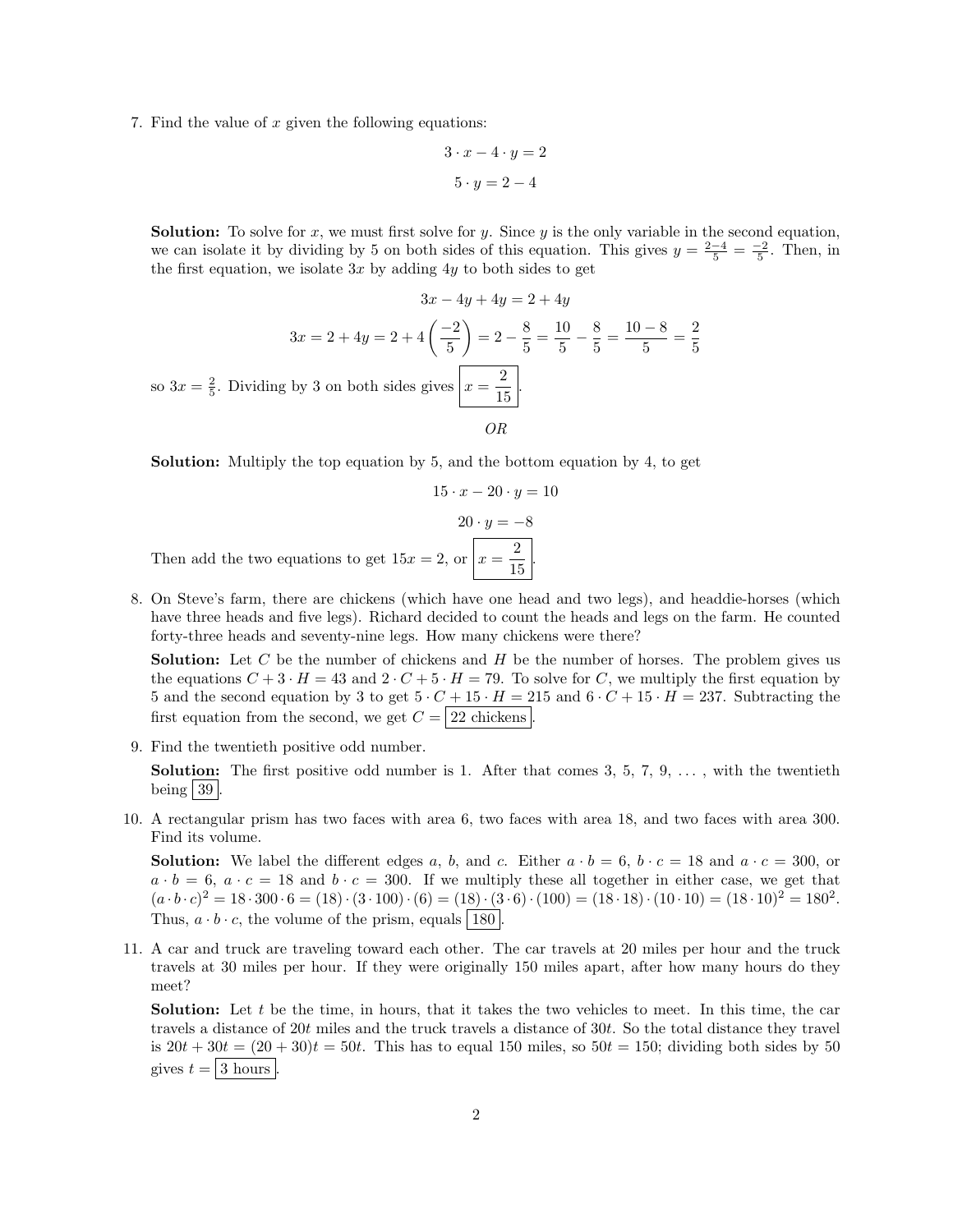12. How many factors does 1001 have?

**Solution:** The prime factorization of 1001 is  $7 \cdot 11 \cdot 13 = 7^1 \cdot 11^1 \cdot 13^1$ . The number of factors can by calculated by finding the product of the power of each prime in the factorization plus 1 (this is true for any number). In this case,  $(1 + 1) \cdot (1 + 1) \cdot (1 + 1) = 8$ , so 1001 has 8 factors

13. Alex Zhu was asked to find the sum of two nonnegative integers. Instead, he found their product. Luckily, his answer was the same. Find all possible values of the sum of those two integers.

**Solution:** Let m and n be the two nonnegative integers. Then  $m + n = mn$ ; subtracting n from both sides gives

$$
m + n - n = mn - n
$$

$$
m = (m - 1)n
$$

and  $n = \frac{m}{m-1}$ . The only time that  $m-1$  divides m is if  $m-1 = 1$  or  $m = 0$ . In the first case,  $m = 2$ and  $n = 2$ , so  $m + n = 4$ . In the second case,  $n = 0$ , so  $m + n = 0$ . Thus, the two possible sums are  $\vert 0 \text{ and } 4 \vert$ 

14. Simplify the following expression:  $\frac{60}{32} \cdot \frac{12}{14}$  $\frac{12}{14} \cdot \frac{28}{45}$  $\frac{20}{45}$ .

**Solution:** Cancel out 28 with 14 to get  $\frac{60}{32} \cdot 12 \cdot \frac{2}{45}$ . Cancel out 60 with 45 to get  $\frac{4}{32} \cdot 12 \cdot \frac{2}{3}$ . Cancel out 12 with 3 to get  $\frac{4}{32} \cdot 4 \cdot 2$ . Multiply to get a complete numerator of 32. Simply  $\frac{32}{32}$  to  $\boxed{1}$ .

15. Sherry's rectangular garden measures 5 feet wide by 4 feet long. If she wants to plant potatoes on the perimeter of the garden such that each potato is at least a foot away from any other potato, what is the maximum number of potatoes she can plant?

Solution: On the top edge of the garden, you can plant 6 potatos if they are spaced 1 foot from each other. The same goes for the bottom edge. Then, on the left side, you can plant 3 additional potatoes (you've already planted in the top-left and bottom-left corners, so those spaces are already filled), and the same on the right. Thus, you can plant  $2 \cdot 6 + 2 \cdot 3 = 12 + 6 = 18$  potatoes

16. What is the sum of the first 20 positive multiples of 3?

**Solution:** The first positive multiple of 3 is 3, and the 20th is 60. So consider the sum  $3 + 6 + 9 + 1$  $12 + \cdots + 60$ . Divide out by 3 to get  $3 \cdot (1 + 2 + 3 + 4 + \cdots + 20) = 3 \cdot ((1 + 20) + (2 + 19) + (3 + 18) +$  $(4+17)+\cdots+(10+11)=3\cdot(21+21+21+21+\cdots+21)$ . Since we were originally summing 20 terms, and then paired them up, this is a sum of  $\frac{20}{2} = 10$  twenty-ones. The sum inside the parenthesis is  $21 \cdot 10 = 210$ . Multiply by three to get the complete solution: 630.

17. If Gary drives to Peter's house at 50 miles per hour, it will take him 2 hours less than if he bikes to Peter's house at 10 miles per hour. How far away does Gary live from Peter's house, in miles?

**Solution:** Let t be the time, in hours, it takes for Gary to bike to Peter's house. Then  $t - 2$  is the time, in hours, it takes for Gary to drive to Peter's house. If  $d$  is the distance, in miles, between their houses, then we have the system of equations

$$
d = 10 \cdot t
$$

$$
d = 50 \cdot (t - 2)
$$

By noticing that this means  $10t = 50(t-2)$ , we can solve for t.  $50(t-2) = 50t-100 = 10t$ ; subtracting 10t from both sides and adding 100 to both sides gives  $40t = 100$ , and dividing both sides by 40 gives  $t = \frac{5}{2}$ . Plugging this into the first equation, we get  $d = 10 \cdot \left(\frac{5}{2}\right) = 25$  miles.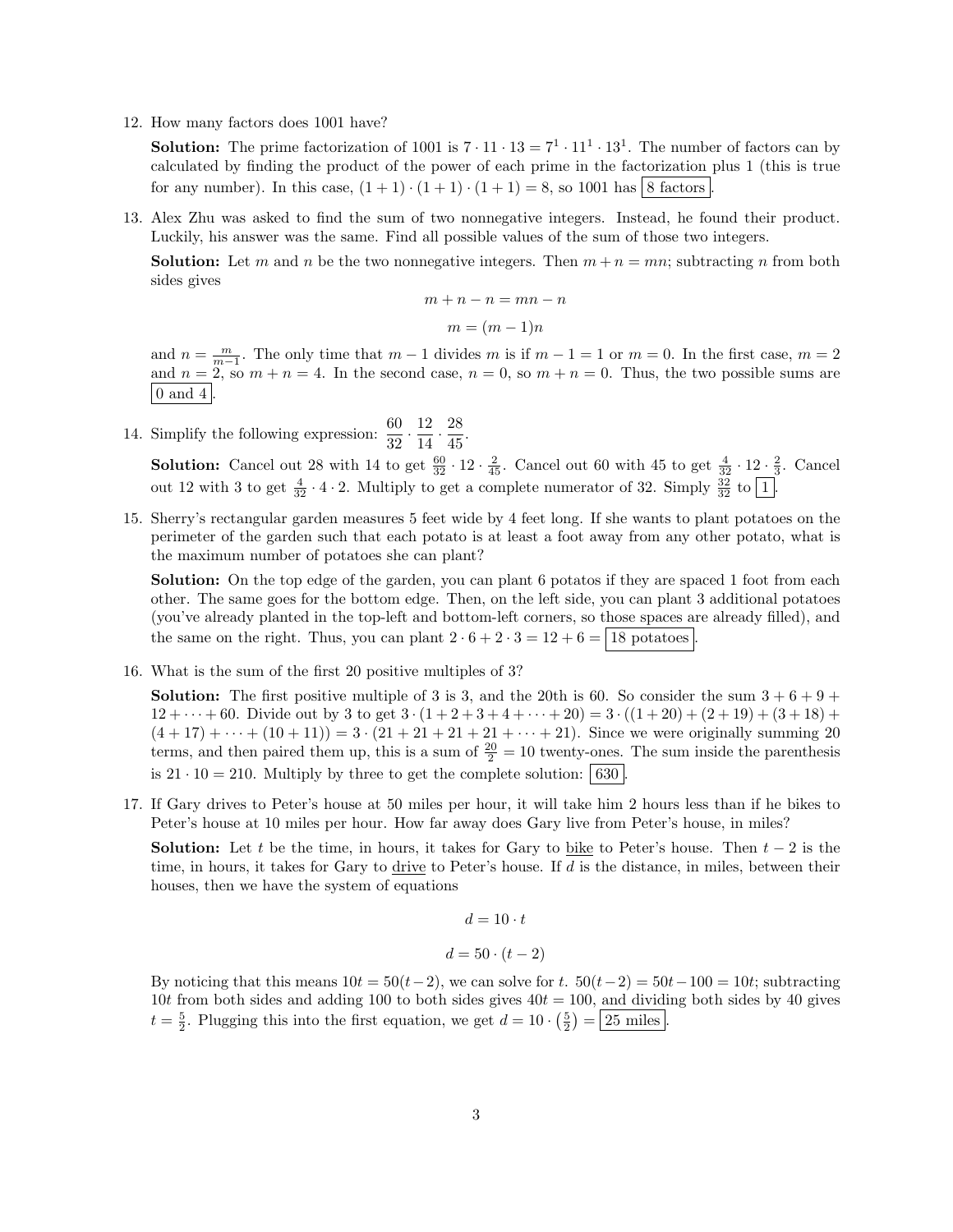18. Find the number of integer solutions to the equation  $x^2 + y^2 = 103$ .

**Solution:** There are very few possibilities for  $x^2$ .  $x^2$  equals one of the following: 0, 1, 4, 9, 16, 25, 36, 49, 64, 81 or 100.  $y^2$  then equals 103, 102, 99, 94, 87, 78, 67, 54, 39, 22 or 3, respectively. None of these values yield integer values for y, so the number of solutions is  $\vert 0 \vert$ .

OR

**Solution:** Squares are either 0 or 1 mod 4. 103 is 3 mod 4, thus the number of solutions is clearly  $\begin{bmatrix} 0 \end{bmatrix}$ .

19. Julia is playing darts. On each turn, she can score 5 or 7 points. What is the maximum number of points she cannot get?

Solution: In particular, Julia can get 0, 7, 14, 21, and 28 points. If we order these by their remainders when divided by 5, we get 0, 21, 7, 28, 14. We can add multiples of 5 to 0 in order to get any other number with a remainder of 0, we can add multiples of 5 to 21 in order to get any other number greater than 21 with a remainer of 1, etc. However, while we can add 5's, we cannot subtract 5's; therefore, there are no numbers less than 21 with a remainder of 1 that are obtainable, no numbers less than 7 with a remainder of 2 that are obtainable, etc. Therefore, the largest unobtainable number is  $28 - 5 = 23$ .

#### OR

**Solution:** There is an identity that says that the largest impossible score will be  $7 \times 5 - 7 - 5 = 23$ .

20. Find the number of subsets S, including the empty set, of  $\{1, 2, 3, ..., 10\}$  such that if  $x \neq 10$  and x is in S, then  $x + 1$  is also in S.

**Solution:** Let z be the smallest element of a subset T. Clearly,  $z + 1$  is an element of T, as is  $z + 2$ ,  $z + 3$ ,  $z + 4$ , etc., up to 10. This means that each smallest element corresponds to a unique set (ex. 7) corresponds to  $\{7, 8, 9, 10\}$  and 4 corresponds to  $\{4, 5, 6, 7, 8, 9, 10\}$ . This means that there are 10 non-empty subsets and 1 empty subset, leading to a total of  $|11$  subsets

21. Alex Zhu has suggested that the BCA math competition have 50 normal problems worth 1 point each, 5 hard problems worth 2 points each, and 10 very hard problems worth 3 points each. If this were so, find the maximum possible score that a student could get.

**Solution:** 50 hard problems worth 1 point each can yield up to  $50 \cdot 1 = 50$  points. 5 hard problems worth 2 points each can give  $5 \cdot 2 = 10$  points. 10 really hard problems worth 3 points each are worth a total of  $10 \cdot 3 = 30$  points. Adding these up, we find that the highest possible score is  $50 + 10 + 30 = |90 \text{ points}|$ 

22. If bagels are only sold in bags of 17, what is the least number of bags I must buy to get 103 bagels?

**Solution:** If *n* is the number of bags needed, then  $17 \cdot n \ge 103$ , or  $n \ge \frac{103}{17}$ . Thus, the problem is asking us to find the least integer larger than  $\frac{103}{17}$ .  $\frac{103}{17}$  > 6 because 6 · 17 = 102, so the next integer is  $\frac{7}{17}$ , which is indeed greater than  $\frac{103}{17}$ .

23. What is 9950.0599 rounded to the nearest hundred?

Solution: The hundreds digit is 9, and the digit immediately to its right (the tens digit) is 5. Since the tens digit is  $\geq 5$ , we have to round up. So we round the 9 to 10, and carry the 1. The 9 in the thousands place then becomes a 10, and the final answer is  $|10,000|$ 

24. Ben buys a sharpie and two rulers. The total cost is \$2.25. If a sharpie costs \$0.50 more than a ruler, how much would it cost to buy four sharpies and three rulers?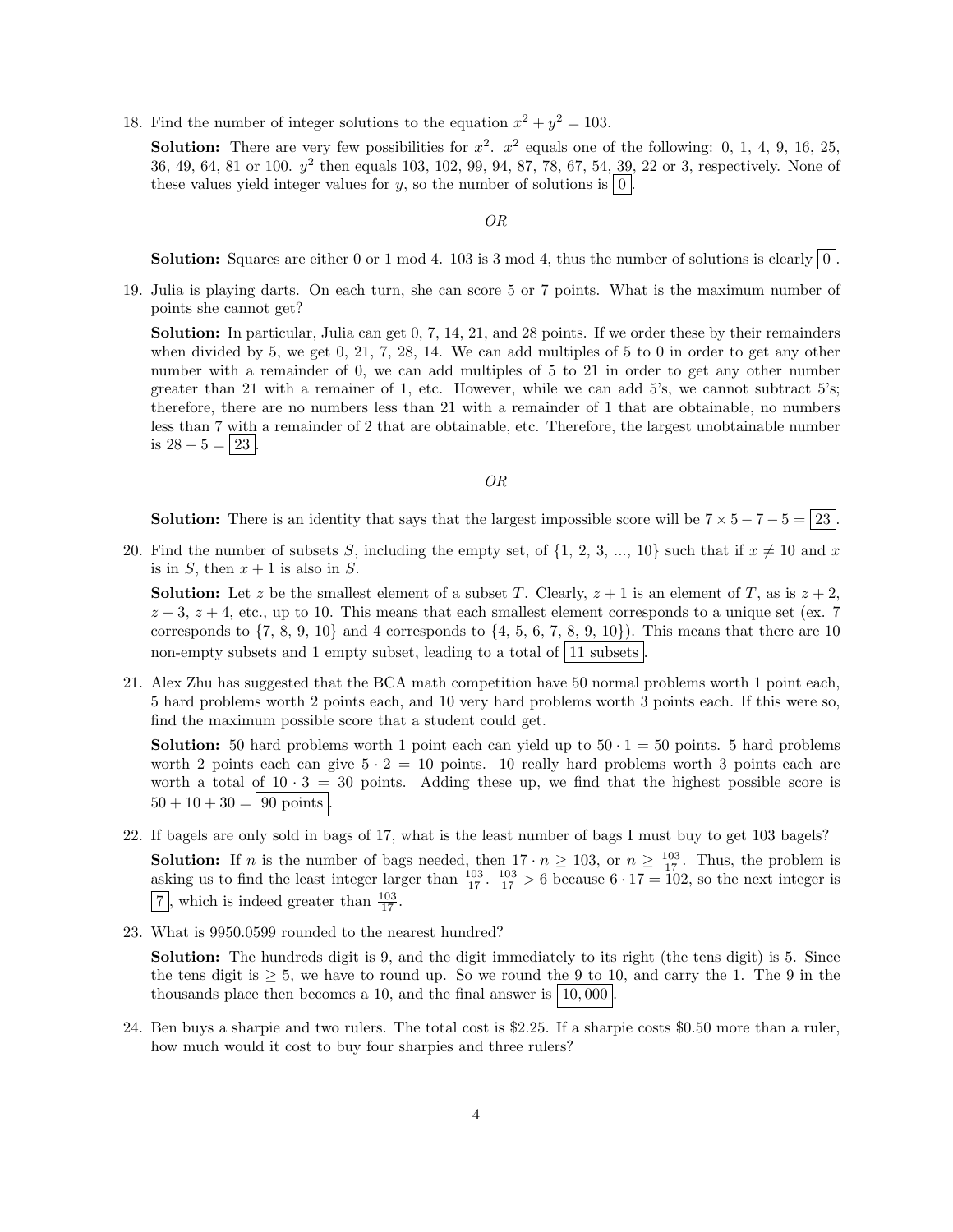**Solution:** Let s be the cost of one sharpie, and let r be the cost of one ruler. Then we have the equations

$$
s + 2r = 2.25
$$

$$
s = r + 0.50
$$

Subtracting the second equation from the first, we have  $2r = 2.25 - r - 0.50$ , or  $3r = 1.75$ . This means that  $r = \frac{1.75}{.3} = \frac{175}{300} = \frac{7}{12} = 0.58\overline{3}$ . Plugging this value of r into the second equation, we get  $s = \frac{7}{12} + 0.50 = \frac{13}{12} = 1.08\overline{3}$ . To buy four sharpies and three rulers costs  $4s + 3r = 4 \cdot \frac{13}{12} + 3 \cdot \frac{7}{12} =$  $\frac{73}{10}$  $\frac{73}{12} = $6\frac{1}{12} = $6.08\overline{3} = $6.0833... \approx $6.08$ .

25. How many integers *n* are there such that  $\frac{120}{n}$  is also an integer?

**Solution:** The positive divisors of 120 are 1, 2, 3, 4, 5, 6, 8, 10, 12, 15, 20, 24, 30, 40, 60, and 120. The 16 of these and their 16 negatives all yield integers when dividing 120, so there are  $2 \cdot 16 = |32|$ possible values of *n* such that  $\frac{120}{n}$  is an integer.

26. Let  $\lfloor x \rfloor$  denote the greatest integer less than or equal to x. Given that  $\pi \approx 3.14159265...$ , compute  $|203\pi|$ .

Solution: The greatest integer function will take a number like 17.17 and remove the decimal part, giving  $|17.17| = 17$ . Therefore, we are only interested in computing the whole number part of  $203\pi$ .

 $203\pi \approx 203 \cdot 3.14159265... = 203 \cdot (3 + 0.1 + 0.04 + 0.001 + 0.0005 + \cdots) = 609 + 20.3 + 8.12 + 0.203 +$  $0.1015 + \cdots$ . It is unnecessary to compute any more terms, as they will not contribute to the integer part. Adding up what we have so far, we find that  $203\pi \approx 637.7245$ , the integer part of which is 637.

27. Alice flips a coin four times. What is the probability that she will get exactly one head?

Solution: The one heads can either come as the result of the first, second, third, or fourth flip, and thus there are 4 ways to get only one heads. On each of the 4 flips, there are 2 possible outcomes, so the total number of possible outcomes is  $2 \cdot 2 \cdot 2 \cdot 2 = 2^4 = 16$ . This means that the probability of flipping exactly one heads is  $\frac{4}{16} = \frac{1}{4}$ 4 .

28. Julia has \$10. Her grandmother returns home from China and gives her \$200. Find the percent increase in Julia's money.

**Solution:** The formula for percent increase is  $\frac{\text{change}}{\text{initial}} \cdot 100\%$ . Plugging in the numbers for this problem, we have percent change  $=$   $\frac{200}{10} \cdot 100\% = 20 \cdot 100\% = 2000\%$ .

29. Define  $x\%y = \frac{2 \cdot x + y}{y}$  $\frac{x+y}{x-y}$ . What is  $(5 \cdot (5\%)2\%)210?$ 

**Solution:** Applying the order of operations, one evaluates  $5\%2 = \frac{2 \cdot 5 + 2}{5 - 2} = \frac{12}{3} = 4$ . We then multiply this by 5 to get 20. Finally, we do  $20\%10 = \frac{2 \cdot 20 + 10}{20 - 10} = \frac{50}{10} = \boxed{5}$ .

30. Mark and Dan are racing against each other. Dan can run at 1 mile per hour and Mark can run at 15 miles per hour. Dan starts the race 70 miles ahead of Mark. How many hours does it take for Mark to catch up to Dan?

Solution: Mark is "closing in" on Dan at 14 miles per hour (15 minus 1). To span the 70 mile gap, Mark will need  $\frac{70}{14} = \boxed{5 \text{ hours}}$ .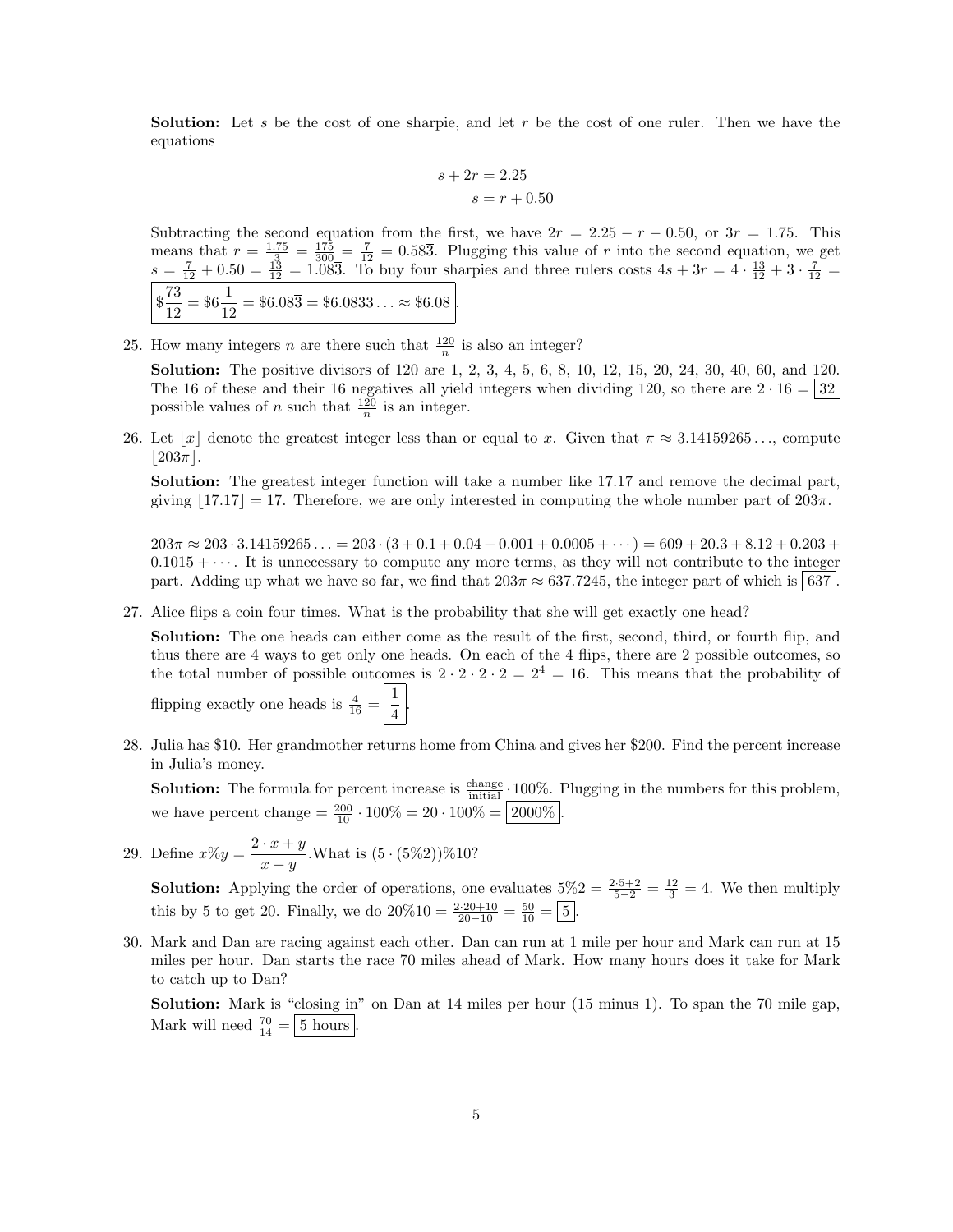31. Find the missing number:  $\frac{55 \cdot 77}{?} = 5 \cdot 7$ 

**Solution:** If we let  $x$  be the missing quanitity, we can rewrite the left-hand side of the equation as  $\frac{55.77}{x} = \frac{5.11.7.11}{x} = 5 \cdot 7 \cdot \frac{11^2}{x}$ . We can then divide both sides of the equation by  $5 \cdot 7$ , getting  $\frac{11^2}{x} = 1$ ; multiplying both sides of the equation by x gives  $x = 11^2 = \boxed{121}$ .

- 32. A piece of plastic food wrap measures 12 inches by 3000 feet. What is the area in square feet? Solution: To make the units equal, notice that the food wrap is 1 foot by 3000 feet. The area is base time height, 3000 square feet
- 33. Find the two points where at least two of lines  $y = x + 1$ ,  $x + y = 1$ , and  $x = y + 1$  intersect. **Solution:** First we rewrite the equations in terms of  $y$ . These equations are:

$$
y = x + 1 \tag{1}
$$

$$
y = -x + 1\tag{2}
$$

$$
y = x - 1 \tag{3}
$$



Lines (1) and (3) are parallel because they both have a slope of 1, so they will never intersect with each other. Line (2), on the other hand, will intersect with each line exactly once, so we must solve for those intersections.

First, the intersection between (1) and (2) can be found by equating them.  $x + 1 = -x + 1$ , so  $2x = 0$ and  $x = 0$ . Plugging this back in,  $y = x + 1 = 0 + 1 = 1$ , so the point of intersection is  $(0, 1)$ .

Then, the intersection between (2) and (3) is found by saying  $-x+1 = x-1$ . Then  $2x = 2$ , and  $x = 1$ . This leads to finding that  $y = x - 1 = 1 - 1 = 0$ , so this point of intersection is  $(1, 0)$ .

Thus, the two points of intersection are  $|(0,1)$  and  $(1,0)$ .

34. Matt, Robert, and Nikhil are dividing a pile of chocolates. Matt takes half of the pile and then takes three more chocolates. Robert then takes half of the pile and then takes three more chocolates. Nikhil then takes half of the pile and then takes three more chocolates. After that, Jordan passes by to collect the last remaining chocolate. How many chocolates were there in the initial pile?

**Solution:** Let C be the number of chocolates initially. We have that  $((C/2-3)/2-3)/2-3=1$ . Solving backwards, we get  $(C/2-3)/2-3=8$ . Further we have  $C/2-3=22$ . Finally,  $C = \boxed{50 \text{ chocolates}}$ 

35. What is the product of the all the integers from −10 to 10 inclusive?

Solution: This set of numbers includes 0. Since the product of any number and 0 is itself 0, the final product is also  $\vert 0 \vert$ .

36. Paul eats 2100 calories of food per day. He wants no more than 15% of his calories to come from fat. If each gram of fat provides nine calories, what is the maximum number of grams of fat that Paul can eat in one day?

**Solution:** 15% of Paul's diet equals  $2100 \cdot 0.15 = 315$  calories. If we divide by 9 calories per gram of fat, we find that Paul can eat a maximum of  $\frac{315}{9} = 35$  grams of fat per day.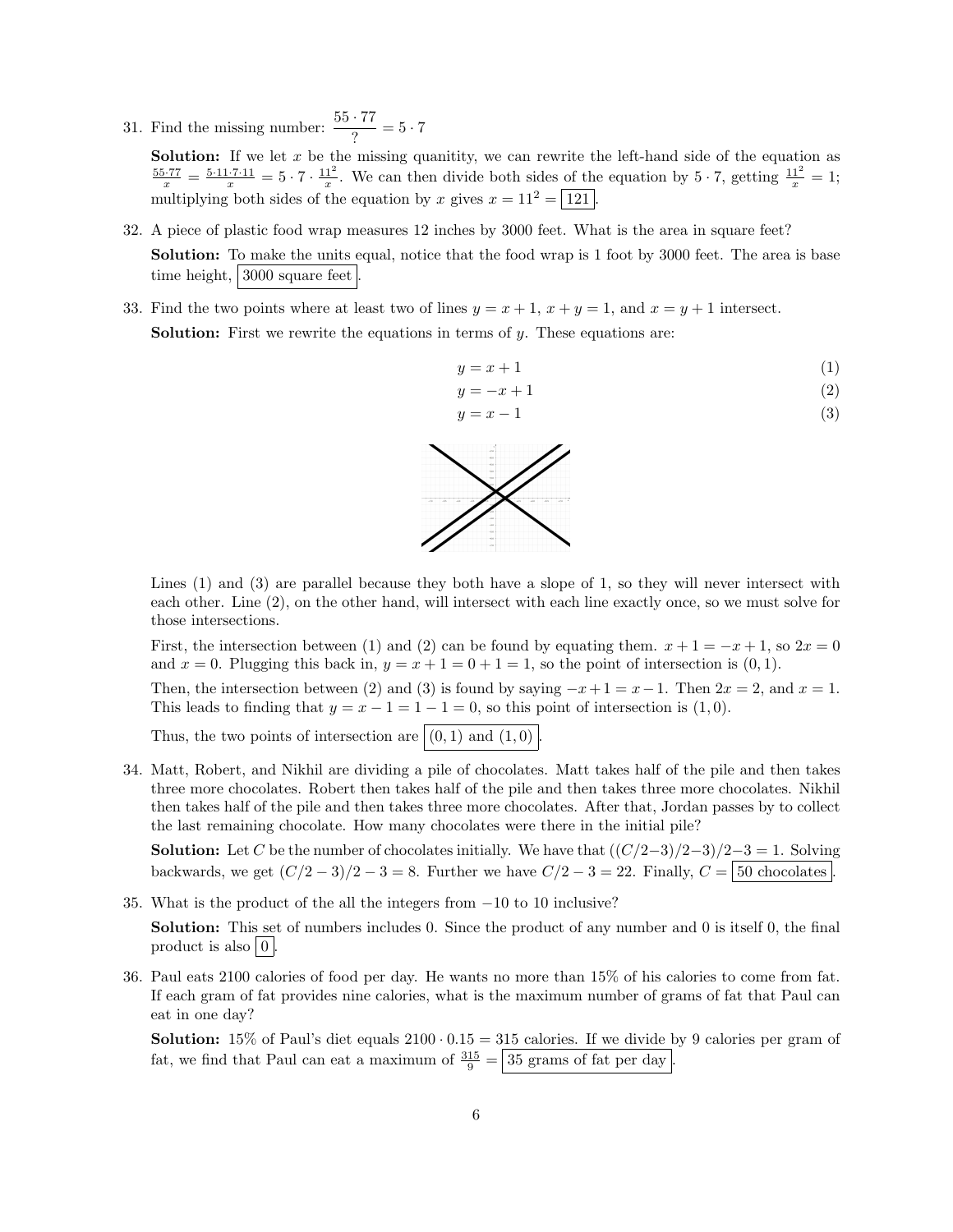37. What is  $2\frac{2}{3}$  subtracted from its reciprocal?

**Solution:** First,  $2\frac{2}{3}$  must be converted to an improper fraction; this would be  $\frac{2\cdot3+2}{3} = \frac{8}{3}$ . The reciprocal of  $\frac{8}{3}$  is  $\frac{3}{8}$ , and the desired difference is  $\frac{3}{8} - \frac{8}{3} = \frac{9}{24} - \frac{64}{24} = \frac{9-64}{24} = \left(-\frac{55}{24}\right)$  $\frac{36}{24}$ . In mixed fraction form, this would be  $\left[-2\frac{7}{2}\right]$  $\frac{1}{24}$ 

38. A man was born in a perfect cube year in the 18th century and died in a perfect square year in the same century. For how many years did the man live?

Solution: The 18th century is the 1700's. First, we find all the cubes between 1700 and 1799.  $12<sup>3</sup> = 1728$  is the only valid cube. Next, we find all the squares in that interval.  $42<sup>2</sup> = 1764$  is the only valid square. This gives the result  $(1764 - 1728) = 36$  years as the man's lifespan.

39. Kevin Koh is preparing a mixture of potassium hydroxide. If he has 1 liter of a solution of evenly mixed potassium hydroxide that has a total of 2 grams potassium hydroxide, find the amount of that solution he must add into another solution with 0.6 liters of water and no potassium hydroxide to get a final solution that has  $\frac{4}{3}$  grams of potassium hydroxide?

**Solution:** The concentration by mass of the first solution is  $\frac{2 \text{ grams}}{1 \text{ Liter}}$ . We want to take x Liters of this solutions such that there are  $\frac{4}{3}$  grams of potassium hydroxide in it; since the two concentrations must be the same, this means that  $\frac{2 \text{ grams}}{1 \text{ Liter}} = \frac{4/3 \text{ grams}}{x \text{ Liter}}$ . Cross-multiplying gives  $2x = \frac{4}{3}$ , and dividing both sides by two gives  $x = \frac{2}{3}$  $rac{1}{3}$  Liters  $\Big\vert$ .

40. How many integers from 1 to 100 are multiples of 2 and 3 but not 5?

**Solution:** Integers that are multiples of both 2 and 3 are multiples of  $2 \cdot 3 = 6$ . The smallest multiple of 6 between 1 and 100 is 6; the largest is 96.  $6 = 1 \cdot 6$ , and  $96 = 16 \cdot 6$ . Thus, there are 16 multiples of 6 between 1 and 100  $(1 \cdot 6, 2 \cdot 6, 3 \cdot 6, \ldots, 16 \cdot 6)$ .

Integers that are multiples of 2, 3, and 5 are multiples of  $2 \cdot 3 \cdot 5 = 30$ . There are 3 multiples of 30 between 1 and 100 (30, 60, and 90). Since multiples of 30 are also multiples of 6, these 3 were included in our previous count of multiples of 6. Since we do not want multiples of 5, we must remove these 3. This leaves us with  $|13|$  integers that are multiples of 2 and 3 but not 5.

41. Patricia is creating a daily schedule. She notices that she goes to school for one-third of the day, does homework for 12.5% of the day, plays tennis for three hours, and sleeps for the rest. Assuming she never does two things at once, what fraction of the day does Patricia spend sleeping?

**Solution:** Patricia does homework for  $12.5\% = \frac{1}{8}$  of the day. She also plays tennis for  $\frac{3 \text{ hours}}{24 \text{ hours}} = \frac{1}{8}$  of the day. In total, she spends  $\frac{1}{3} + \frac{1}{8} + \frac{1}{8} = \frac{7}{12}$  of the day not sleeping. This m  $1-\frac{7}{12}=\frac{12-7}{12}=\frac{5}{19}$  $\frac{3}{12}$  of the day sleeping.

42. Alex is preparing for the BCA Math Competition. On the nth day, he does  $2 \cdot n - 1$  problems. How many problems will Alex have done after the tenth day?

**Solution:** We can solve this problem by brute force. We simply have to compute  $1 + 3 + 5 + 7 + 9 + 1$  $11 + 13 + 15 + 17 + 19 = |100 \text{ problems}|.$ 

OR

Solution: We can also solve this problem through the use of an arithmetic series with first term 1 and common difference 2. In terms of d, the number of days, we will always get final answer  $d^2$ . It is left as an exercise to the reader to show this.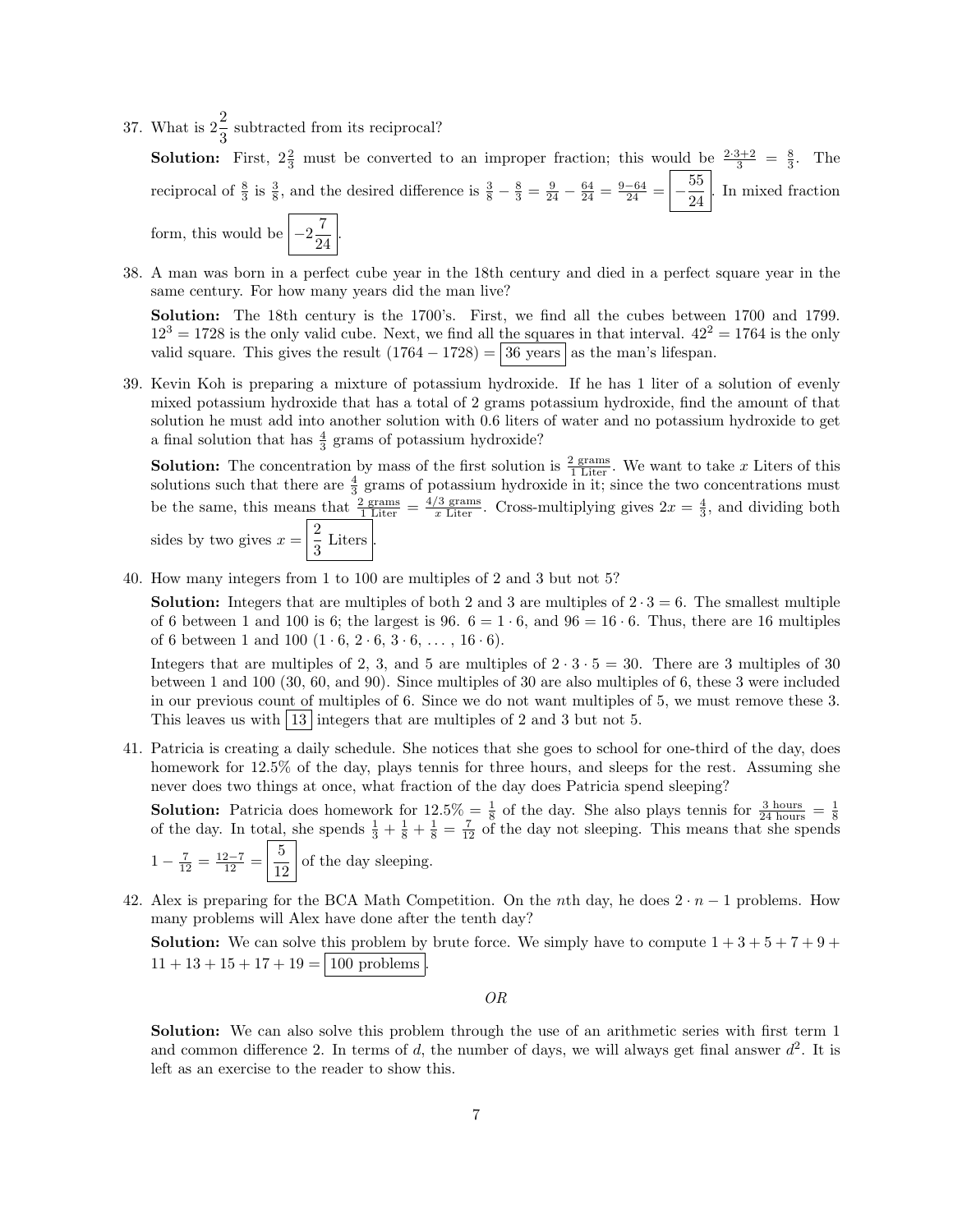43. Sue has a set of ten numbers. How many ways can she pick eight of them?

Solution: Picking eight out of ten numbers means that she is not picking two numbers; thus, the problem is the same as saying that she picks two numbers. There are 10 choices for the first number, and (since one number has already been picked) 9 choices for the second number. So if order matters, there are  $10 \cdot 9 = 90$  possible ways she can pick the two numbers. However, order does not matter. If she picks 1 and then 2, this is the same as picking 2 and then 1. Since this means that every pair will have appeared twice in our previous expression, we must divide by 2. Thus, there are  $\left|45\right|$  possibilities.

#### OR

#### Solution:

$$
\binom{10}{8} = \frac{10!}{8! \cdot (10-8)!} = \frac{10!}{8! \cdot 2!} = \frac{10 \cdot 9 \cdot 8 \cdot 7 \cdots 2 \cdot 1}{(8 \cdot 7 \cdots 2 \cdot 1) \cdot (2 \cdot 1)} = \frac{10 \cdot 9}{2} = 5 \cdot 9 = \boxed{45}
$$

44. A circle with center O has points A and B on its circumference. The area of the circle is  $36\pi$  and  $\angle AOB = 90^\circ$ . Compute  $\overline{AB}$ .

Solution: Because AO and OB are radii,  $\triangle AOB$  is a 45°, 45°, 90° triangle with hypotenuse AB. Furthermore, AO and OB have length 6 because the radius = 6 (Area =  $\pi \cdot r^2$ , so  $36 = r^2$ ). This means, by the property of the special triangle, that  $\overline{AB}$  equals  $\boxed{6}$ √  $2$  .

OR

**Solution:** Calculate the length of AO and BO as above. By the Pythagorean Theorem for right **Solution:** Calculate the length of AO and BO as above. By the Pythagorean Theorem for right triangles,  $(\overline{AB})^2 = (\overline{AO})^2 + (\overline{BO})^2 = 6^2 + 6^2 = 36 + 36 = 72 = 36 \cdot 2$ , so  $\overline{AB} = \sqrt{36 \cdot 2} = \sqrt{36} \cdot \sqrt{2} =$ 6 √ 2

45. Yi is playing a game. He starts at the point  $(1, 0)$ . First he must run to the y-axis, then he must run to the point (3, 4). What is the least distance that he has to run?

Solution: This is a seemingly easy problem but it is actually rather challenging. We can divide the problem into two parts: first getting to the y-axis, then getting to the point  $(3,4)$ . Let us pretend that Yi has a "shadow" which runs with him on the first section but then, on the second section, does exactly what he does but on the opposite of the y-axis (the shadow becomes his reflection across the y-axis). It should be obvious that the shadow, in the course of its journey, will travel the same distance as Yi and will go from the point  $(1,0)$  to  $(-3,4)$ , hitting the y-axis at the same time Yi does. Because the shortest distance between two points is a line, we must calculate the length of the line from  $(1,0)$  to  $(-3,4)$  to find the minimum distance Yi's shadow can run. The minimum distance is  $\sqrt{(-3-1)^2+4^2} = \sqrt{(-4)^2+4^2} = \sqrt{16+16} = \sqrt{16\cdot 2} = \sqrt{16}$ √  $2 = |4$ √ 2 , thus this is also the minimum distance that Yi must travel. Note that we could not simply let Yi himself travel on a straight line because that line would not pass through the y-axis.

46. Kevin drives from his home to his local library at thirty miles per hour. He makes the return trip at twenty miles per hour. In miles per hour, what is his average speed during the trip from his home to the library and back?

**Solution:** Let D be the distance from Kevin's home to the library in miles. Kevin spent  $\frac{D}{30}$  hours on the first trip and  $\frac{D}{20}$  hours on the return trip. The total length of the trip was 2D and the total time was  $\frac{D}{30} + \frac{D}{20} = \frac{5D}{60} = \frac{D}{12}$ . This makes the average speed equal  $2D \div (\frac{D}{12}) = 2D \cdot (\frac{12}{D}) = 2 \cdot 12 = 24$ .

47. If three six-sided dice are rolled, what is the probability that their sum is 17?

Solution: The only way for the three dice to sum to 17 is if one of the rolls is 5 and the other two are 6, since  $2 \cdot 6 + 5 = 17$ . The ways to do this are  $(5,6,6)$ ,  $(6,5,6)$ , and  $(6,6,5)$ , so there are three ways